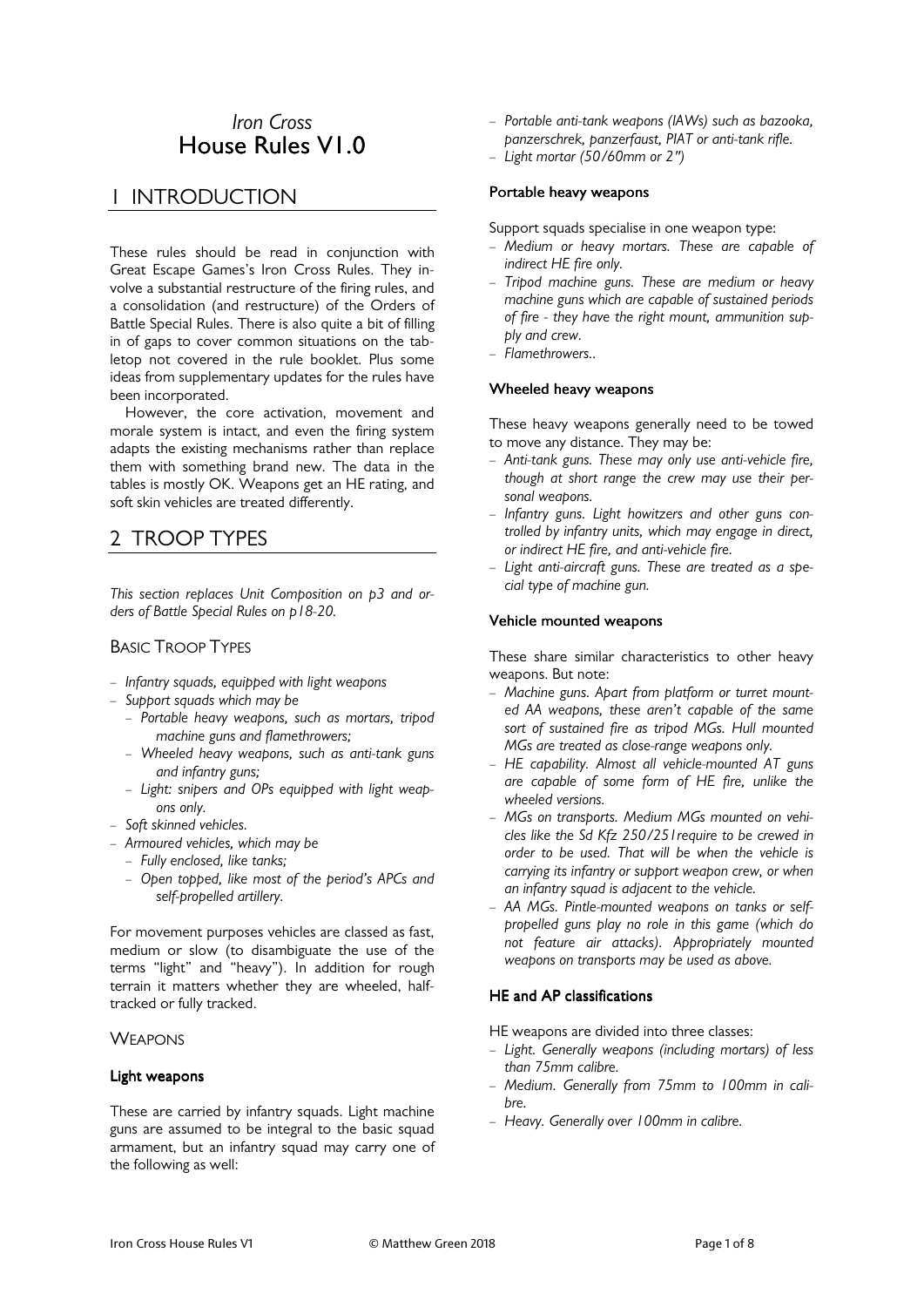In addition most weapons are given an armourpiercing (AP) rating, which is a rebadged Weapon Factor from the original rules.

## **ARMOUR**

This works in the same way as the original rules, including the classification for soft skin vehicles, though this will not be used as much.

# TRANSPORT CAPACITY

The booklet vehicle says models represent 1:1, but men and support weapons 2:1. For clarification, models of small transports, like the Bren carrier or SdKfz 250, represent two actual vehicles, so can carry a complete infantry squad. Tows are on the same scale as the weapons they are towing.

 Only large trucks can carry two squads. Most APCs (like the SdKfz 251 or M3 halftrack), and medium trucks (like the Opel Blitz or 1½ ton trucks) are 1:1, and carry one squad each.

This entails no change to the rule mechanics.

## MORALE VALUE

This is unchanged from the original, except that transports which have been separated from the units they are carrying have a value of 2. Otherwise they take on the value of their parent unit.

# TROOP QUALITY

This is not covered in the rule booklet, but these house rules are adapted from one of the supplements.

## Veteran or Inexperienced

Apart from the default units may be veteran or inexperienced. This affects the allocation of CTs, to reflect the fact that more experienced units work more smoothly under pressure.

## Elite or weak morale

These units react or reactivate more or less slowly than the norm, and in the case of elites, ignore morale markers for this purpose. It also affects close combat performance.

## Light or heavy

Light units react more quickly. Heavy units are slower to activate. "Scout" in the main rules is replaced by a combination of light and elite in the house ones. Flamethrower units and field artillerysized weapons are classed as heavy.

## **COMMAND**

Each player usually controls a company level task group, with attached support units. This is represented by a Company Command unit, which may be an infantry squad or designated command vehicle.

Platoon command units may also be identified.

## SPOTTERS AND OPS

A Spotter is a function that allows a unit to direct indirect fire from mortars and any available artillery. They must be equipped with a radio. Company commands always have this function, platoon commands may. Reconnaissance vehicles often have this function too.

An OP is a Support Squad which functions as a Spotter. It may be transported in a light vehicle. It can function mounted or dismounted.

# 3 ACTIVATING

*This section is a re-presentation of the original, consolidating special rules, but without changing the structure.* 

# COMMAND TOKENS & INITIATIVE

Command tokens (CTs) are used by the players to activate or reactivate or to react to opposition moves. They are pooled by Company.

 At the start of each turn each Company gets one CT for every unit still on the table, plus an extra 2 if the Company Command is still active, on table or in reserve.

 For each CT awarded to a Veteran or Inexperienced unit (including the Command bonus if applicable) throw a D6. For each 6 Veteran units gain a CT, and Inexperienced units lose one.

#### Initiative and passing

After CTs are awarded, the players dice to see which side starts with the initiative. The player with the higher score chooses whether his side starts as the active or not.

 The Active player continues with the initiative until he passes, the other side seizes it in a Reaction, or he runs out of CTs.

 Whenever the Initiative changes, the new active player must make at least on Activation or Reactivation before being able to pass.

#### ACTIVATING AND REACTIVATING

Activation refers to the first activation any unit makes in a Turn. There is no dice throw and the move proceeds automatically. Activating the unit for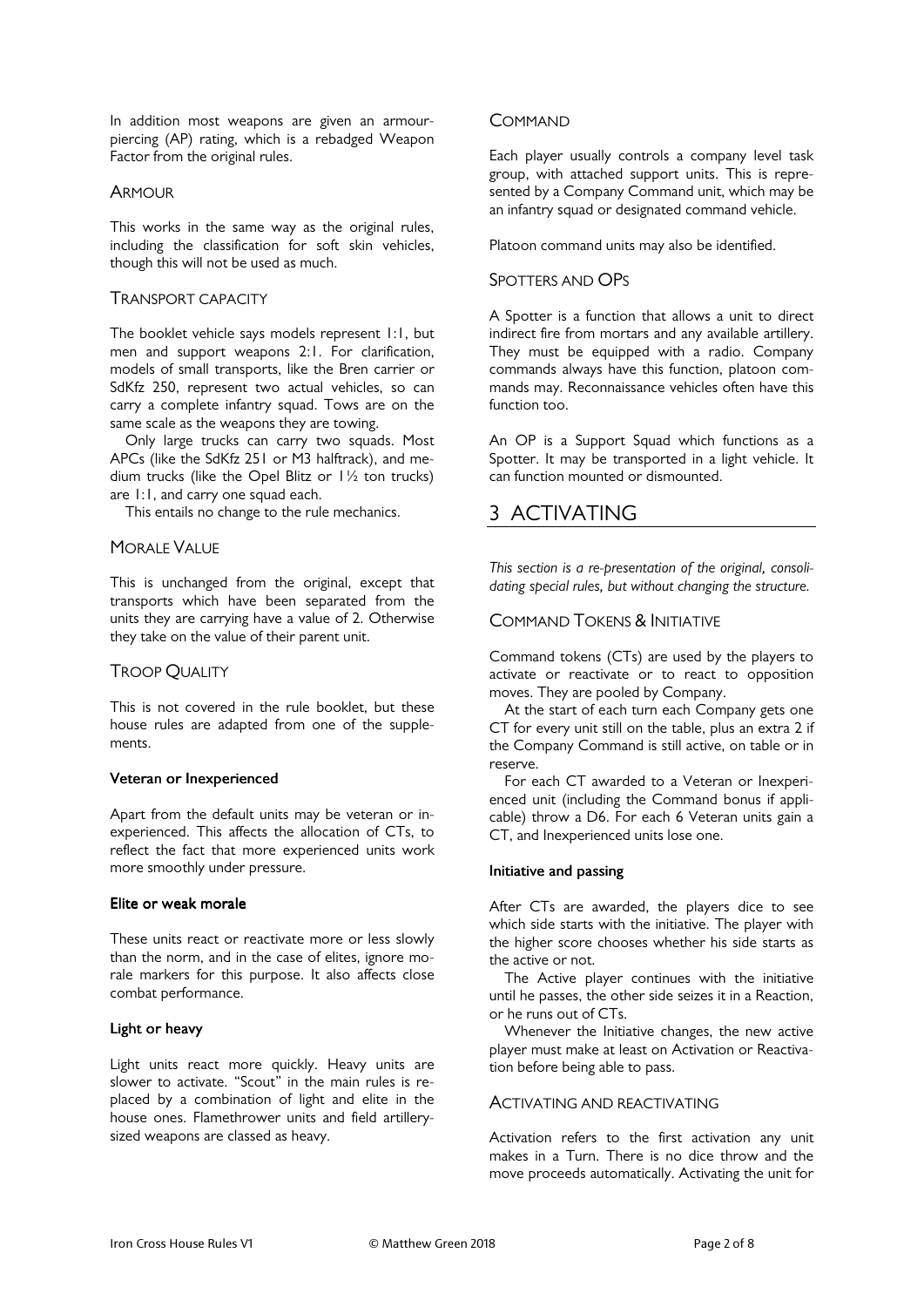a second or subsequent time is referred to as reactivating.

 In both cases, the player must place a CT by the unit and declare what he is proposing to do. For reactivations the player must then throw a D6 to see if the activation proceeds. Whether or not he succeeds the CT remains with the unit.

## The Reactivation throw

The score required for successful reactivation is 1 plus CTs plus MMs. Heavy units suffer -1 except for morale tests. Weak morale units suffer -1 except for fall backs. A 6 always succeeds.

## Command rethrows

If within 6" of a Company or Platoon command, the player may rethrow once per Turn per Company for either a Reactivation or Reaction.

# ACTIVATION OPTIONS

Apart from a Fall Back or a Company Morale Test, a player may choose to use his action (or reaction) to complete either a rapid move or one or two of the following actions, but not two of the same ones:

- *Normal move*
- *Fire*
- *Embark or disembark from transport*
- *Enter or leave a building*
- *Enter close combat (but if this is done as the first part of a move, no other action may follow)*

# REACTING

After the active player has picked his unit, declared his intent and succeeded in activating, the opposing player may choose to react with one of his units by placing a CT marker on it and declaring how he wishes to react; this may be before the original player acts, or during his action. To succeed the player must pass a Reaction throw. The CT is spent regardless.

 Use a D6. A 6 always succeeds, otherwise use the required score is as follows:

|                  | Base     | +MMs?     |
|------------------|----------|-----------|
| Move/fire etc.   |          |           |
| <b>Default</b>   | $3+CTs$  | Yes       |
| Light units      | $2+C$ Ts | Elite?    |
| Elite            | As above | No        |
| <b>Fall back</b> |          |           |
| Default          | $3+CTs$  | Yes       |
| Light units      | $2+C$ Ts | <b>No</b> |
| Elite            | As above | Light?    |
| Morale test      |          |           |
| Default          | $3+CTs$  | Yes       |
| Elite            | $2+C$ Ts | No        |

As with Reactivations, the can be a Command rethrow.

## No reaction

No reaction is allowed in the following cases:

- *In the case of a Company Morale test immediately taken in the first turn that a player has taken the initiative.*
- *In the case that the active player declares an immediate Close Combat and passes the Initiation test.*

## **Reaction sequence**

If the reaction succeeds the Activation proceeds as follows:

- *The original player makes any movement prior to the reaction*
- *The reacting players completes the first part of his move (.e.g. fire or move)*
- *The active player completes his full move*
- *The reacting player complete any second part of the move that is allowed.*

If as a result of the other player's move, a player finds that he cannot fire at his chosen target, he may select an alternative if:

- *It is 4ʺ or less from the original unit; or*
- *The Target has moved to reveal the new target.*

# **TRANSPORTS**

Transports and the units they are carrying or towing are treated as a single unit, using the latter's morale rating, while they are transporting their unit.

 Once the units are deployed, transports take on an independent morale value of 2. They are treated as a separate target for firing purposes. They also require to be activated with a separate token unless re-embarking or hitching up their parent unit. When activating for this purpose use the MMs for the part of the unit that moves.

 Once transport and parent are reunited, the recombined unit takes on the MMs of whichever part of the unit that has more of them, and loses the others.

# 4 MOVING

*The Moving section on pages 8-9 remains pretty much unchanged. I was tempted to slow down support groups with portable heavy weapons, but the moving and firing restrictions are probably sufficient. However, there are some expansions.* 

# HEAVY AND LIGHT VEHICLES

These replaced by the terms Slow and Fast. This disambiguates some of the language, as well as allowing Cromwells. For example, to be classed as Fast, and M10 tank destroyers as Light, allowing a bit more subtlety.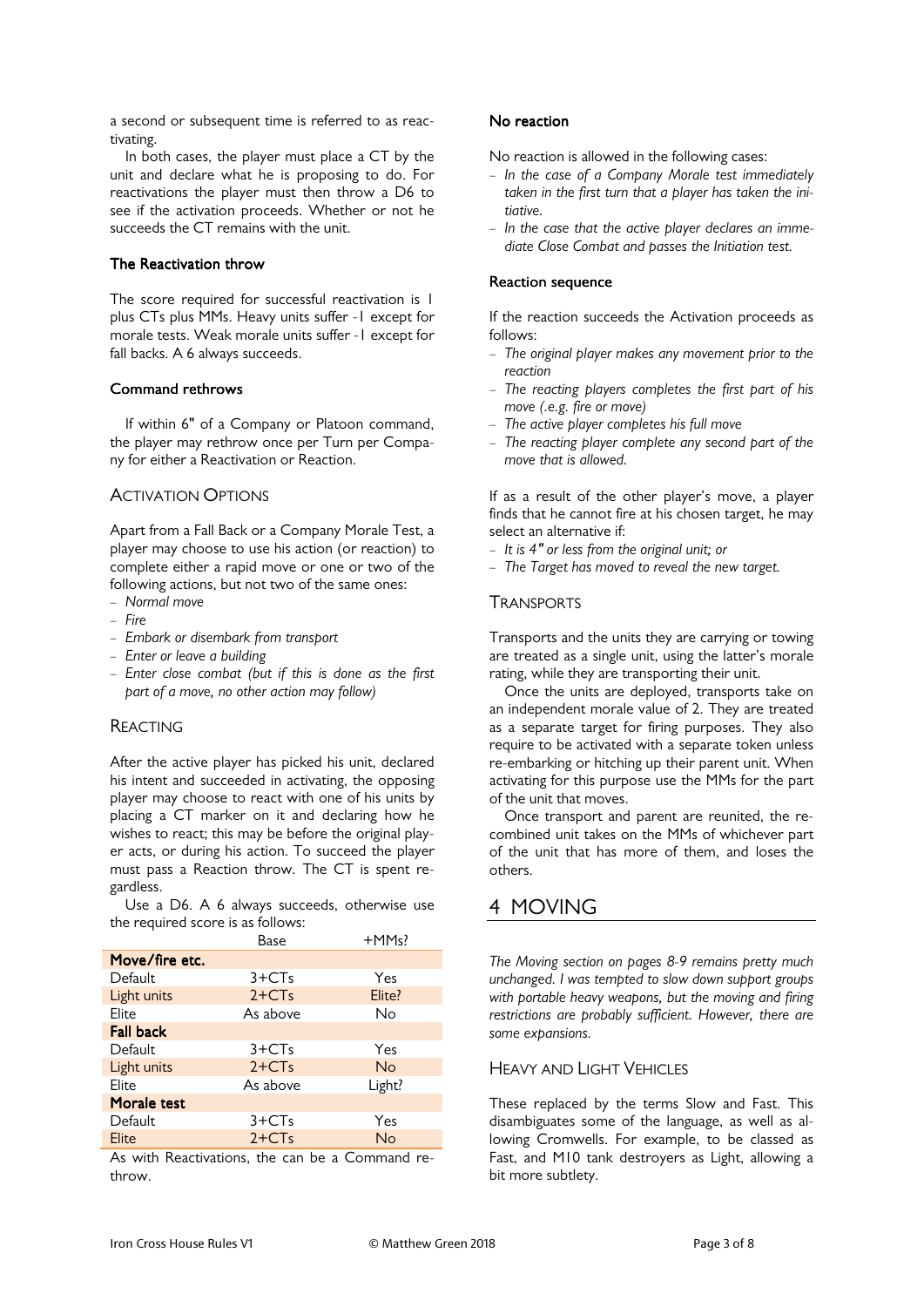## MOVING AND FIRING

Support squads, including snipers and flamethrowers, may not move and fire.

#### **BUILDINGS**

Each smaller building model (maximum 5″ in any dimension) is taken to represent a single building in life. Larger models should be divided into sections, each classed as a building.

 Each building is treated a terrain unit. They may be occupied by an unlimited number of infantry sections or support squads, other than those with wheeled heavy weapons. Mortars may not fire from within buildings. Players do not need to allocate positions to units within the building, except when firing and defending. Moving in and out is handled in the same way as embarking and disembarking from vehicles.

Vehicles may not enter buildings.

#### CLOSING WITH THE ENEMY

No unit may normally move closer than 3″ to enemy units without invoking the close combat procedure. The exception is that enclosed AFVs may move past an enemy unit provided no contact is made.

# 5 FIRING

*This section replaces pages 10 to 12 in the booklet.* 

## **DIRECT FIRE**

Most firing in this game is direct, by one unit at an enemy unit or occupied building that it can see. It follows on of the following categories:

- *Small arms*
- *Machine gun (MG)*
- *Armour-piercing (AP)*
- *High explosive (HE)*
- *Flamethrower (FT)*

All direct fire at AFVs is treated as AP fire, except flamethrowers, using the AP values in the rules (infantry only use their AP value in close combat, unless they use an IAW). Softskin vehicles may be damaged by any type of fire; only use AP fire if antitank weapons are used.

 The procedure consists of two or three dice throws, described below. The to-hit throw, followed by the penetration throw and damage throw for AP fire, or a casualty throw for other types of fire.

## Ranges

For most weapons range is unlimited. The exceptions are:

| - Infantry anti-tank weapons (IAWs):  | R'' |
|---------------------------------------|-----|
| – Man-pack flamethrowers:             | 6"  |
| - Vehicle flamethrowers:              | R'' |
| - Small arms from support squad teams | 12" |
| – Hull mounted MGs                    | 12" |

Snipers have unlimited range and do not count as a support squad for this purpose.

## Arc of fire

Weapons can be fired without movement to line up as follows:

- *Infantry light weapons: all-round*
- *Wheeled and portable heavy weapons or pintle vehicle mounts: 45° from centre line head*
- *Fixed vehicle mounted weapons: direct ahead only.*

Turrets or other rotary mounts may rotate 90° without counting as movement. This includes many pintle mounts for MGs (i.e. the pintle is mounted on a rotary mount).

#### AFVs with multiple weapons

Any vehicle can only fire at one target per activation. Players must choose between coaxial machine gun or main gun. A hull mounted machine gun can supplement this armament at targets within reach (treat as a pintle-mounted weapon), or fire on its own. Note that hull-mounted weapons are limited to 12" range and have one to-hit die.

## Firing from buildings

Units activated in buildings may fire out from any side, but only one unit may fire per side in an activation per storey. They may fire at any visible unit within a 90° arc (i.e. 45° each side).

 Once committed to that side (and storey) of a building, to fire out of a different side/storey later in the same turn a unit must move, and suffer the penalty on the to-hit throw. Any unit that moves in to replace a unit is likewise is treated as moving. The rule that support groups cannot move and fire in the same activation applies.

Between turns the movement is free.

## The to-hit throw

Throw two D10s at ranges of up to 12″ and one D10 at longer ranges, except support squads using small arms, including snipers, which throw one D10 at ranges up to 12″, and similarly for hull-mounted AFV machine guns. Tripod machine guns use 2 D10s at all ranges.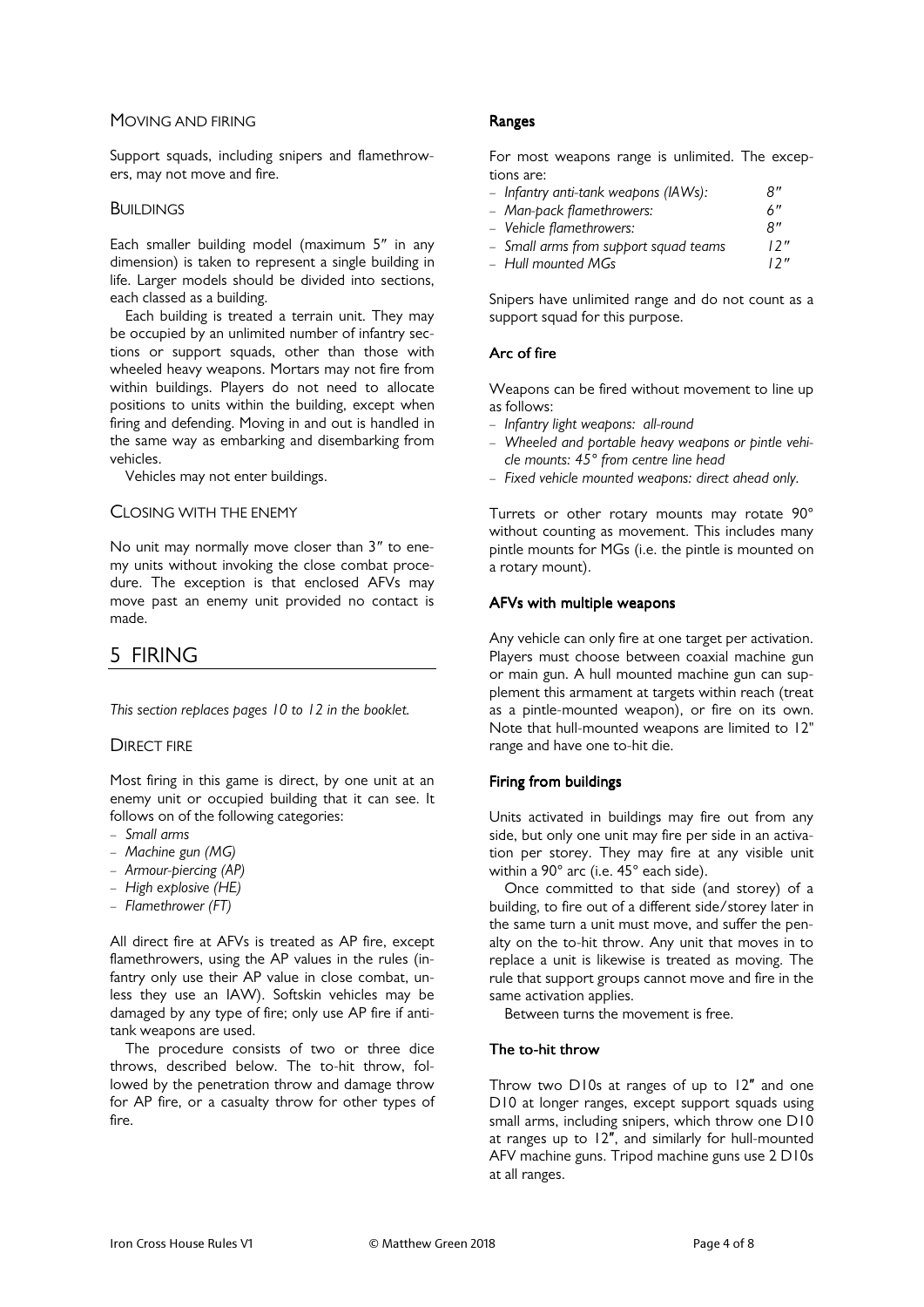The score required to achieve a hit is 5. The dice scores are subject to the following modifiers:

|                             | Small arms | MGs  | AP/HF |
|-----------------------------|------------|------|-------|
| Each morale marker on firer | $-1$       | $-1$ | $-1$  |
| Firer moved this activation | $-2$       | $-2$ | $-2$  |
| Target moved this turn      |            |      | $-1$  |
| Enemy infantry within 12"   |            |      | $-1$  |
| Target in 50% cover         | n/a        | n/a  | $-2$  |
| Target in lesser cover      | n/a        | n/a  | $-1$  |
| Sniper                      | $+4$       | n/a  | n/a   |

- *The firer moved deduction applies if the firer intends to move after firing in the same activation. It also includes turret movement of more than 90°*
- *The target movement deduction applies to any movement so far in this turn.*
- *The deduction for enemy infantry within 12″ does not apply if friendly infantry is the same distance from the enemy infantry as the firer or closer.*
- *The deduction for 50% plus cover includes firing at tanks hull-down.*

# ARMOUR PENETRATION

For AP fire one MM is inflicted on the target if at least one dice reaches the required score. If two dice do (for short-range fire) this is called a "doublehit", which affects the chances of penetration. There is no MM if the armour value is 9 points or more above the AP value, or 11 points if the range is under 12″. The weapon is incapable of inflicting damage on the target.

 If an MM is inflicted throw a D10, add score to the AP value, add two to this total for a double hit. If this this equals the armour value, award the second MM. If it is higher move on to the damage throw.

#### Damage throw

Throw a D6. Add 1 if the weapon is classed as heavy HE. The effect is as follows:

| Score   | <b>Fffect</b>                                     |
|---------|---------------------------------------------------|
| 1       | 1 MM marker                                       |
| ,       | 2 MM markers                                      |
| 3       | Higher of z MMs or equal vehicle's morale value   |
| $4 - 5$ | Vehicle destroyed                                 |
| 6       | Explosion: one MM on all friendly units within 6" |

#### Frontal or side armour?

If the firer is within an arc of 60° from the frontal centreline of the vehicle the fire counts as on the frontal armour. The shot might have a good chance of hitting the side armour, but at such an angle that penetration would be more difficult.

#### **Transports**

If a transport is hit while carrying troops or towing weapons, the passengers disembark if there is a damage throw. Any MMs inflicted are on the unit being transported. For a destroyed result, the vehicle is destroyed and the transported unit takes MMs up to its morale value. The transported unit is destroyed on the explosion result, and nearby units are affected as normal.

# CASUALTY THROW

For non-AP fire an MM is inflicted if a hit is achieved on at least one of the to-hit dice. For further damage, throw one D6 for each hit achieved on the tohit dice. This must equal or exceed the following score; each die can cause an extra MM:

|          | Infantry | MG             | Flame-                       | Lt. | Med | <b>Hvy</b>     |
|----------|----------|----------------|------------------------------|-----|-----|----------------|
|          |          |                | thrower                      | HF. | НF  | HF.            |
| In open  |          | $\overline{5}$ | $\left\langle \right\rangle$ |     |     | $\overline{5}$ |
| In cover |          | 5              |                              |     |     |                |
| In de-   | 6        | 6              | $\overline{z}$               | 6   |     |                |
| fences   |          |                |                              |     |     |                |

#### Cover

"Cover" means something short of prepared defences: walls, dense hedges, ditches, etc. Defences includes dug-in troops and other prepared defences.

#### **Buildings**

Small arms and MGs can only have effect on troops in buildings if units have fired out this turn. They are treated as firing on the unit that fired, which is treated as in defences.

 HE fire may be directed at a unit firing out in the normal way, which is treated as being in defences. For medium or heavy HE there may be collateral damage on other units in the building. If there is a hit, throw a D6 for each such unit; a 6 causes one MM for medium HE, 5 or 6 for heavy HE.

 If no such target is on offer, medium or heavy HE fire may be fired at the building as a whole. If there is a hit, use the collateral damage rules.

## FLAMETHROWERS

Use the Casualty throw procedure for all targets. Two hits automatically destroy soft-skinned or open-topped vehicles.

 Against buildings use the same process as HE fire. A double hit on the to-hit throw sets fire to the building.

#### **Building on fire**

A building on fire causes the automatic Fall Back of any units inside it. This does not involve the use of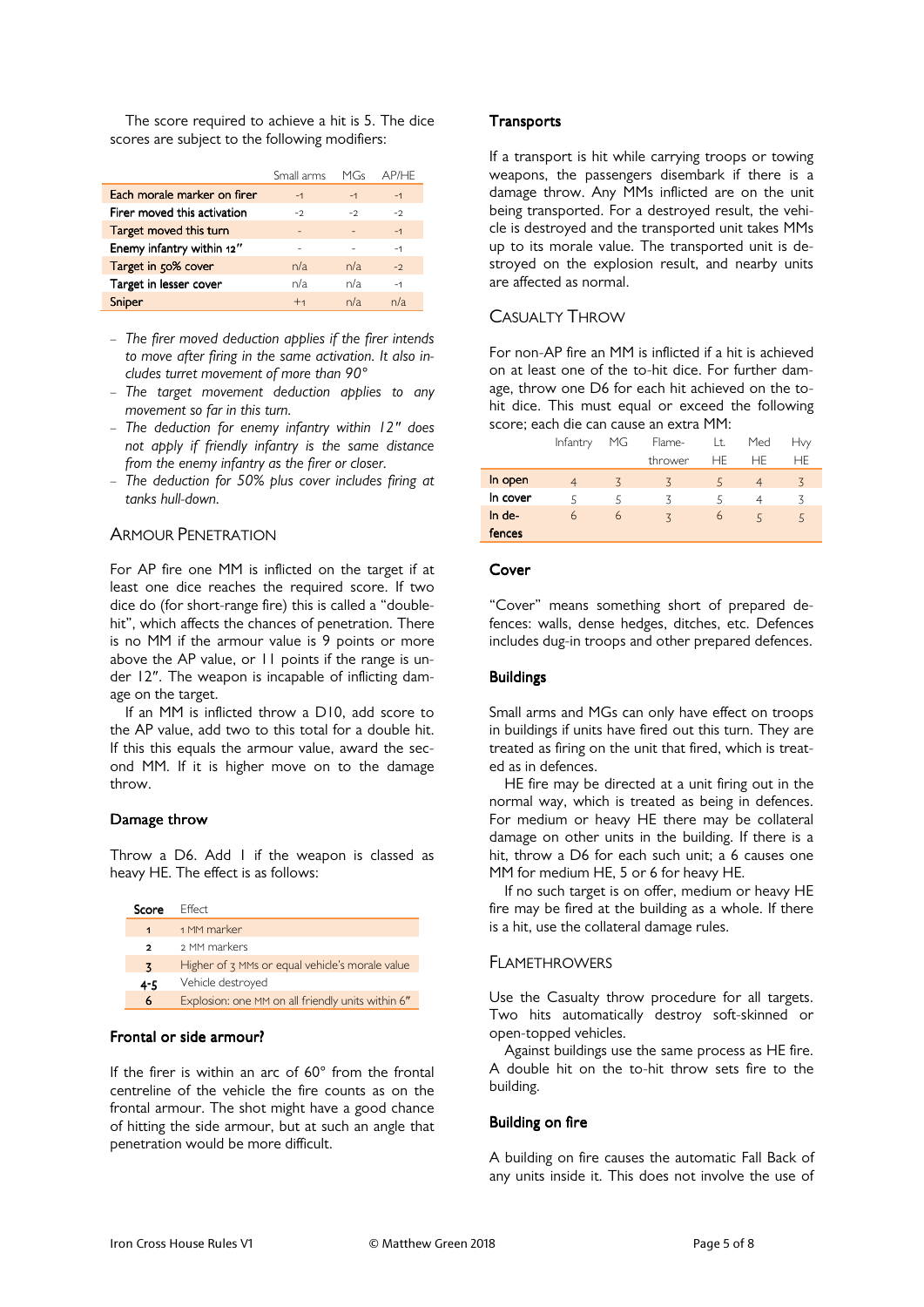CTs, but there is no recovery of MMs. The building may not be occupied for the rest of the game.

 At the end of each of the next two turns, test to see if any adjacent building has caught fire. This happens on a D6 score of 5 or 6. This causes an evacuation as above, and the fire may spread further.

# INDIRECT FIRE

Indirect fire is conducted by mortars, infantry guns or howitzers. In this game there is no indirect fire from tank guns, neither is there off-table artillery. The minimum range is 18″ for mortars and 24″ for other weapons. It must be directed by a unit with Spotter status.

## **Request fire**

The first step requires an activation by the Spotter. Place a marker on the desired spot, which must be visible to the Spotter, who may not do anything else during the activation.. Use the standard To-Hit throw with one D10 to see if this succeeds. In a second or subsequent attempt at the same spot in the same turn, throw 2 D10s and take the best score.

 Only one marker may be placed per turn for each Company Command unit. If there is more than one Company Command on the same side, they may only fire at a marker placed by their own command.

 A marker placed in one turn can be reactivated in the following turn by activating a qualified spotter that has it under observation. After a full turn of inactivity, it is removed.

## Firing

To fire at the marker, each firing unit must be activated in the normal way. Units may also use reaction fire. It is necessary to find where the fire lands.

 For the first attempt by any unit to fire at the marker throw a D10 and a D6. A throw of 1 on the D10 means that the shot has failed; a 10 means a direct hit. For any other score there is a deviation of the D6 score in inches, in a random direction, given by the face of the D10. On the second or subsequent shot use the same procedure except use 2 D6s. The deviation is given by the difference between the D6 scores.

 Place a new marker (the effect marker) on the spot. The unit nearest the marker (from either side) may be hit (see below).

 For the effect, measure the distance from the centre of the unit to the effect marker. For targets other than AFVs and buildings, throw the number of D6s shown in the table below, and use the Casualty Roll table to determine whether there are MMs.

|             | <b>Distance</b> Light Medium | Heavy |
|-------------|------------------------------|-------|
| Up to $1$ " | っ                            |       |
| $1 - 2$     |                              | っ     |
| $2 - 7$     |                              |       |

## Hits on AFVs

To affect armoured vehicles, there must be a direct hit, i.e. within 1" of the centre of the vehicle model. Throw the usual number of dice as above. If the original marker targeted this vehicle, then a I" deviation counts. A fully enclosed AFV is treated as in defences; an open topped AFV as in the open. A double six for an open-topped vehicle is treated in the same way as a "destroyed" result for an AP hit. For light HE throw a second D6 if the first is a 6; it will achieve the destroyed result with a second 6. The bomb/shell has landed directly inside the vehicle.

 The double six rule applies to soft vehicles subject to direct hits too.

## Indirect fire on buildings

Any hit directly on the building model is treated as a hit. Throw one die for every unit in the same way as collateral damage from HE fire. Light HE has no effect.

 The ordnance covered in these rules is unlikely to do enough damage to consider their impact on the structure of the buildings.

## Light mortars

Light mortars may be carried by infantry squads. If part of a command squad (i.e. with a radio) they can join in indirect fire under these rules, provided that the squad does not move in the activation or fire small arms. It is unlikely to do much damage, though.

 Alternatively light mortars (but not heavier ones) may carry out direct HE fire at targets over 6". Use normal direct fire HE rules, but the squad may not move or use other weapons in the same activation. This fire may overshoot intervening friendly units provided they are at least 3" from the target.

## **SMOKE**

Smoke is represented by puffs 2" wide. They block observation. For direct fire a unit nominates a spot which the weapon may legitimately aim for. Use the normal direct fire procedure. Place the smoke marker on the spot for a successful to-hit throw.

 For indirect fire use the indirect fire rules about placement and deviation. Any hit that lands within 2" of a screen already there is placed next to it and extends it.

 The screen can be added to by the same procedure by the same or other units.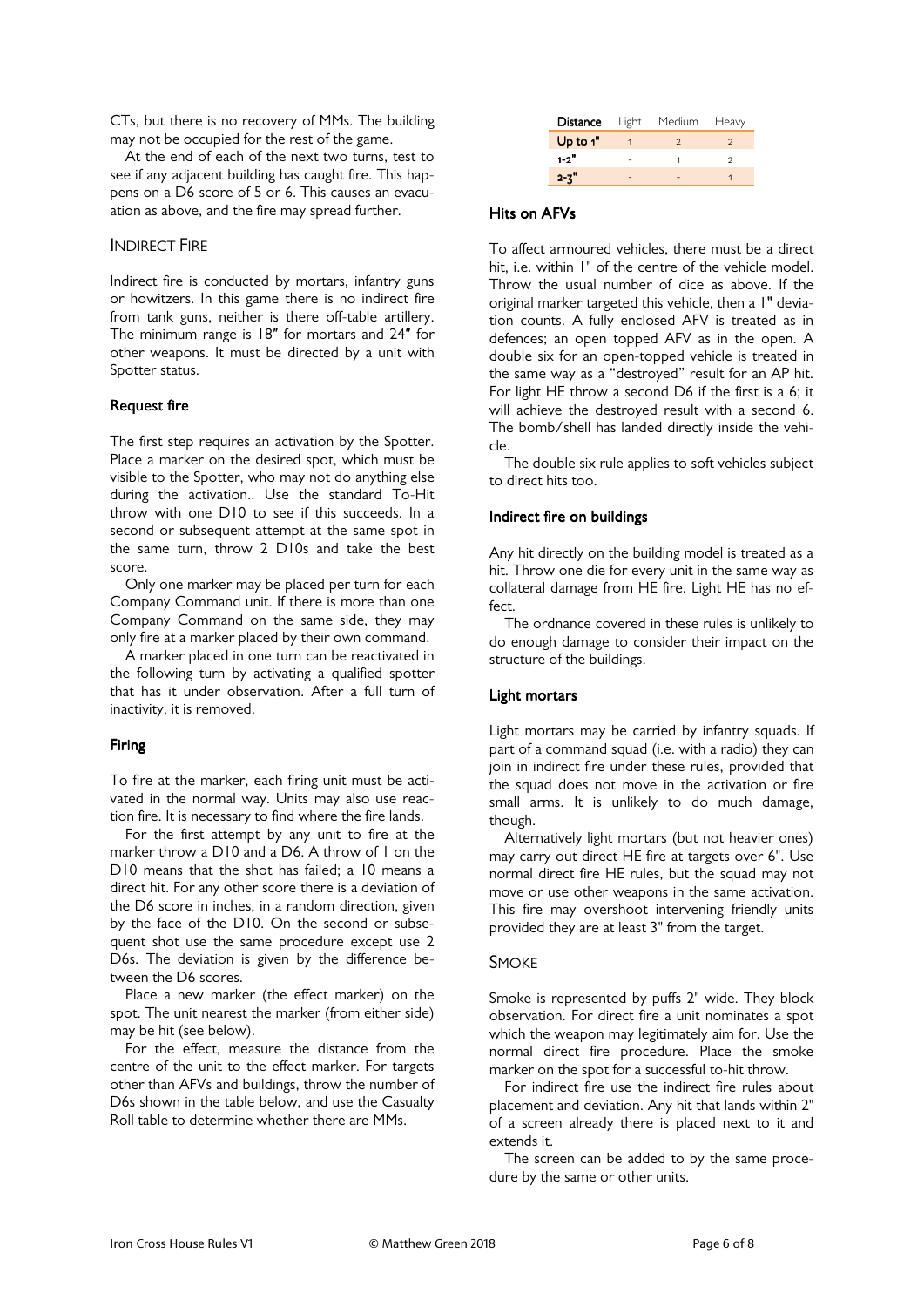At the end of the turn remove any isolated puffs or one puff from one end of a multiple screen. In the absence of rules about prevailing wind, throw a D6. 1-3 and remove from the left, 4-5 from the right. In subsequent turns for this and any other screens, on D6 score 1-5 take from the same direction as before, with 6 the other end.

# 6 CLOSE COMBAT

*These are entirely new rules since the original Iron Cross does not have any separate mechanism for close combat.* 

The Close combat rules are invoked when opposing units reach within 3" of each other. Normally units must either attack opponents using close combat, or stay at that distance. Enclosed AFVs may roll past enemy units within this distance, but if they wish to overrun them they must use these rules.

 Vehicles cannot close combat each other. Close combat is used for attacks by infantry squads on other units, or by vehicles that wish to overrun infantry squads or support squads.

#### INITIATING CLOSE COMBAT

The close combat procedure is initiated once units have reached 3" from the unit they are attacking. It is treated as an action like firing or a normal move, incorporating that 3" dash, an exchange of fire and any subsequent retreat.

 So if the unit starts more than 3" away it, it may move and close combat, but not fire. Similarly the enemy may react before combat by firing or moving but not both.

 If a unit starts an attack at 3", it may fire first. However if chooses to charge into combat straightaway, the enemy may not react. Units may not complete any further action after close combat however in the same activation.

## Initiation test

The initiation test is a second activation test, though it does not require any further CTs. Use the same rules as for reacting for a morale test. Elite units ignore MMs. Weak morale units deduct 1 from throw. There is no automatic pass for 6.

 If the unit passes the test, it moves to contact. If it fails, and the unit has not already fired this activation, it may fire instead under normal rules.

## COMBAT

#### Infantry combat

The combat consists of two rounds of firing by each side. The defenders fire first, then the attackers, and then repeat. Use normal firing rules:

- *Infantry squads throw 2 D10 to-hit, support squads (including machine guns) use one.*
- *All troops are treated as if in the open.*
- *Elite troops ignore MMs for deciding fire effect, but not for determining destruction.*
- *Weak morale troops suffer -1 on the to-hit throw.*

If, after two rounds, the defenders are still standing, the attackers fall back 6", or to cover if nearer but beyond 3".

#### Infantry attacking vehicles

When infantry attacks soft vehicles or open-topped AFVs, use the same procedure. Any infantry carried by the vehicles may fight as if a support squad. Any vehicle mounted MG may be used if its opponents are in the arc of fire. AFVs are rated as a target in cover. If the vehicle survives the first round, it may fall back.

 When attacking fully enclosed AFVs there is a single round of combat. The AFV may only use MGs in and only if they can be fired without moving. The infantry conduct an AP attack using the AP value shown in the tables (they are not able to use IAWs for this type of combat), against the vehicle's side armour. They will score one MM for any hit regardless of any difference between AP and armour value.

#### AFVs overrunning infantry

Enclosed AFVs may attack infantry or support squads to overrun them. They initiate close combat in the usual way. This is similar to the above procedure, except that for the defenders to respond, they must pass an initiation test as well. If they pass they may use any weapons they have in arc (AT gun, IAW, flamethrower, etc.). Infantry may carry out an AP attack if they don't have IAW, The vehicle may use hull and turret MGs (one D10 each). If the infantry reacted, they are treated as being in the open, otherwise as in cover, or defences if applicable.

 After the first round of combat the attacking AFV, if it survives, either completes an overrun by moving through the enemy unit and up to a normal move, or falls back. If it overruns its opponent support squads (other than snipers) are destroyed, unless the vehicle is classed as light; otherwise overrun units receive an additional MM.